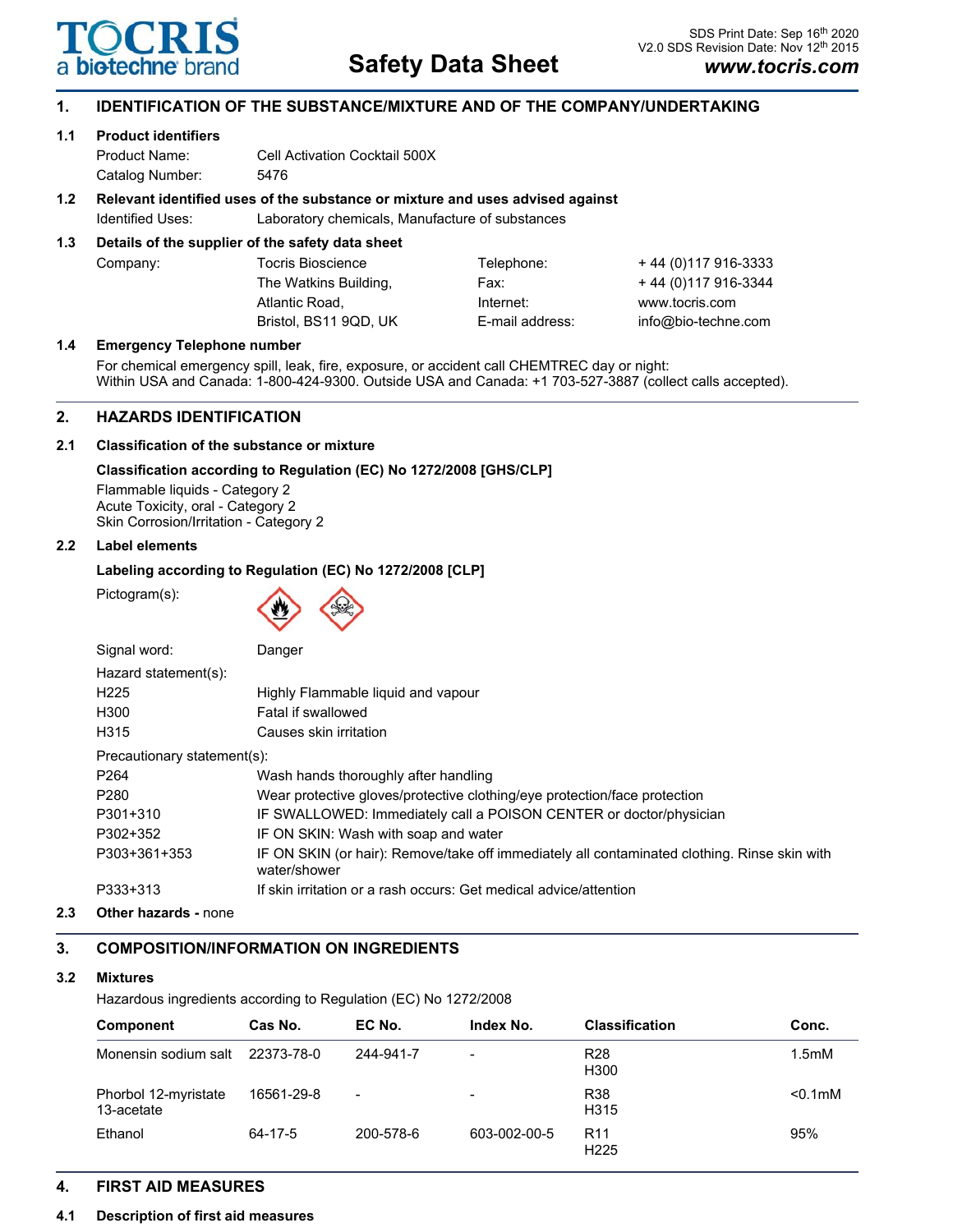## **General advice**

Consult a doctor and show this safety data sheet.

### **If inhaled**

Remove to fresh air and monitor breathing. If breathing becomes difficult, give oxygen. If breathing stops, give artificial respiration. Consult a doctor.

### **In case of skin contact**

Immediately wash skin with copious amounts of soap and water for at least 15 minutes. Remove contaminated clothing and shoes and wash before reuse. Consult a doctor.

### **In case of eye contact**

Flush with copious amounts of water for at least 15 minutes. Consult a doctor.

### **If swallowed**

Rinse mouth with water. Do not induce vomiting unless directed to do so by medical personnel. Never give anything by mouth to an unconscious person. Consult a doctor.

## **4.2 Most important symptoms and effects, both acute and delayed**

To the best of our knowledge, the chemical, physical and toxicological properties have not been thoroughly investigated.

### **4.3 Indication of immediate medical attention and special treatment needed**

Show this safety data sheet to the doctor in attendance. Immediate medical attention is required.

# **5. FIRE-FIGHTING MEASURES**

### **5.1 Extinguishing media**

### **Suitable extinguishing media**

Use water spray, alcohol-resistant foam, dry chemical or carbon dioxide.

# **5.2 Special hazards arising from the substance or mixture**

In combustion, may emit toxic fumes.

### **5.3 Precautions for fire-fighters**

Wear suitable protective clothing to prevent contact with skin and eyes and self-contained breathing apparatus.

# **6. ACCIDENTIAL RELEASE MEASURES**

# **6.1 Personal precautions, protective equipment and emergency procedures**

Do not take action without suitable protective clothing - see section 8 of SDS. Evacuate personnel to safe areas. Ensure adequate ventilation. Avoid breathing vapors, mist, dust or gas.

# **6.2 Environmental precautions**

Do not let product enter drains.

# **6.3 Methods and materials for containment and cleaning up**

Cover spillage with suitable absorbent material. Sweep up material and place in an appropriate container. Hold all material for appropriate disposal as described under section 13 of SDS.

# **6.4 Reference to other sections**

For required PPE see section 8. For disposal see section 13.

# **7. HANDLING AND STORAGE**

# **7.1 Precautions for safe handling**

Use in a chemical fume hood, with air supplied by an independent system. Avoid inhalation, contact with eyes, skin and clothing. Avoid the formation of dust and aerosols. Use in a well-ventilated area. Keep away from sources of ignition. Avoid prolonged or repeated exposure.

# **7.2 Conditions for safe storage, including any incompatibilities.**

Store in cool, well-ventilated area. Keep away from direct sunlight. Keep container tightly sealed until ready for use. Recommended storage temperature: Store at -80°C

#### **7.3 Specific end uses**

Use in a laboratory fume hood where possible. Refer to employer's COSHH risk assessment.

# **8. EXPOSURE CONTROLS/PERSONAL PROTECTION**

# **8.1 Control parameters**

# **Components with workplace control parameters**

|           |         | <b>Workplace Exposure Limits</b> |            |     |                          |  |
|-----------|---------|----------------------------------|------------|-----|--------------------------|--|
|           |         |                                  | 8 Hour TWA |     | 15 min STEL              |  |
| Component | CAS No. | ppm                              | $mg.m-3$   | ppm | $mg.m-3$                 |  |
| Ethanol   | 64-17-5 | 1000                             | 1920       | -   | $\overline{\phantom{a}}$ |  |

# **8.2 Exposure controls**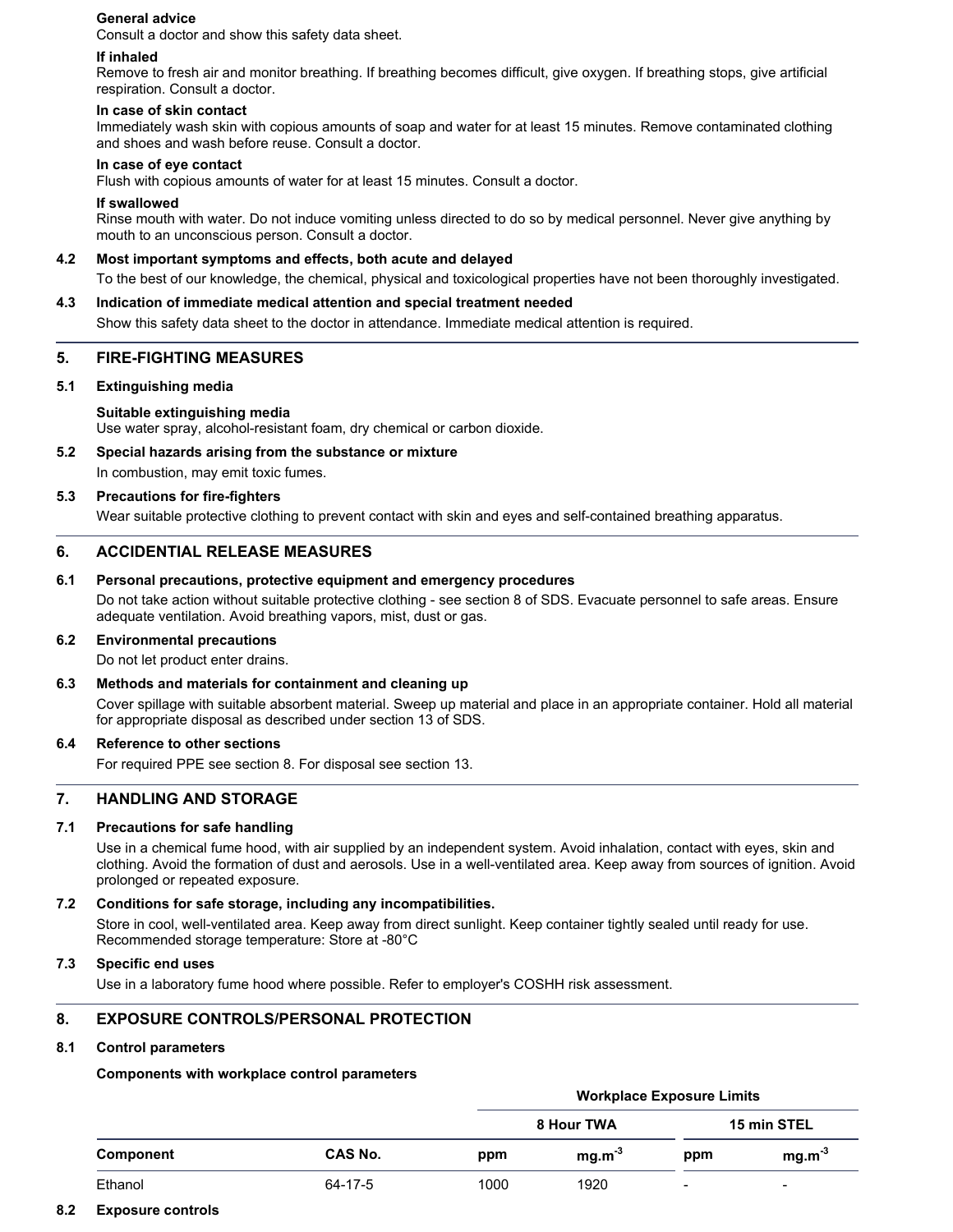### **Appropriate engineering controls**

Use in a fume hood where applicable. Ensure all engineering measures described under section 7 of SDS are in place. Ensure laboratory is equipped with a safety shower and eye wash station.

### **Personal protective equipment**

### **Eye/face protection**

Use appropriate safety glasses.

### **Skin protection**

Use appropriate chemical resistant gloves (minimum requirement use standard BS EN 374:2003). Gloves should be inspected before use. Wash and dry hands thoroughly after handling.

### **Body protection**

Wear appropriate protective clothing.

# **Respiratory protection**

If risk assessment indicates necessary, use a suitable respirator.

# **9. PHYSICAL AND CHEMICAL PROPERTIES**

### **9.1 Information on basic physical and chemical properties**

| Appearance                                        | Colourless liquid | Vapor pressure            | No data available                                             |
|---------------------------------------------------|-------------------|---------------------------|---------------------------------------------------------------|
| Odor                                              | No data available | Vapor density             | No data available                                             |
| Odor threshold                                    | No data available | Relative density          | No data available                                             |
| рH                                                | No data available | Solubility(ies)           | Soluble in ethanol (supplied<br>pre-dissolved in 1ml ethanol) |
| Melting / freezing point                          | No data available | Partition coefficient     | No data available                                             |
| Boiling point / range                             | No data available | Auto-ignition temperature | No data available                                             |
| Flash point                                       | No data available | Decomposition temperature | No data available                                             |
| Evaporation rate                                  | No data available | Viscosity                 | No data available                                             |
| Flammability (solid, gas)                         | No data available | Explosive properties      | No data available                                             |
| Upper / lower flammability or<br>explosive limits | No data available | Oxidising properties      | No data available                                             |

### **9.2 Other safety information**

No data available

# **10. STABILITY AND REACTIVITY**

#### **10.1 Reactivity**

Stable under recommended transport or storage conditions.

#### **10.2 Chemical stability**

Stable under recommended storage conditions.

# **10.3 Possibility of hazardous reactions**

Hazardous reactions will not occur under normal transport or storage conditions. Decomposition may occur on exposure to conditions or materials listed below.

#### **10.4 Conditions to avoid**

Heat, moisture.

# **10.5 Incompatible materials**

Strong acids/alkalis, strong oxidising/reducing agents.

# **10.6 Hazardous decomposition products**

In combustion may emit toxic fumes. No known decomposition information.

# **11. TOXICOLOGICAL INFORMATION**

# **11.1 Information on toxicological effects**

**Acute Toxicity** No data available **Skin corrosion/irritation**

Classified based on available data

**Serious eye damage/irritation** Classified based on available data

### **Respiratory or skin sensitization** Classified based on available data

**Germ cell mutagenicity** Classified based on available data

# **Carcinogenicity**

Classified based on available data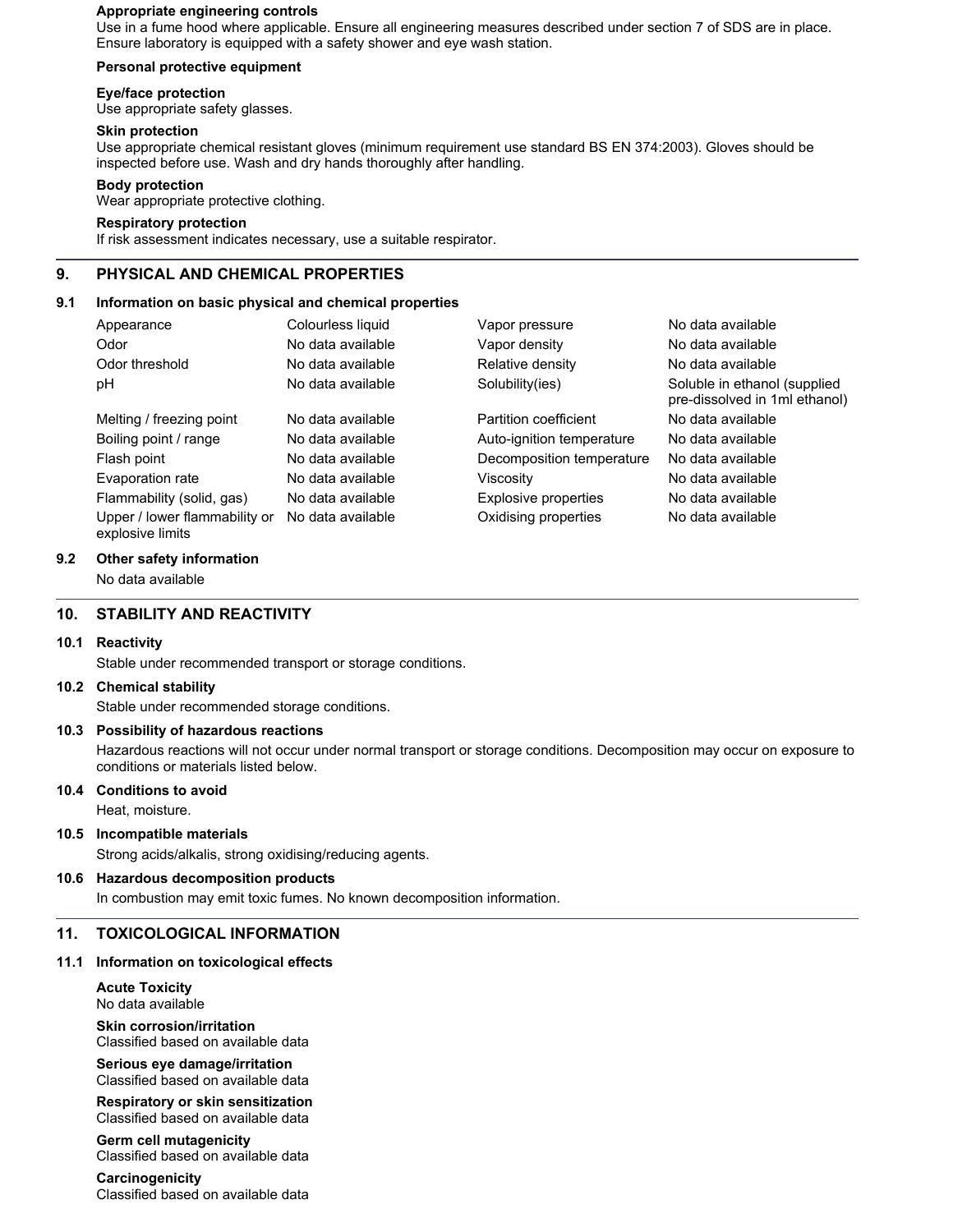# **Reproductive toxicity**

Classified based on available data

**Specific target organ toxicity - single exposure**

Classified based on available data

# **Specific target organ toxicity - repeated exposure**

Classified based on available data

#### **Aspiration hazard**

Classified based on available data

#### **Symptoms / Routes of exposure**

- Inhalation: There may be shortness of breath with a burning sensation in the throat. Exposure may cause coughing or wheezing. Absorption through the lungs can occur causing symptoms similar to those of ingestion. Severe poisoning causes severe shortness of breath and shock, with blueness of the lips, tongue, ears, face, hands and feet.
- Ingestion: There may be soreness and redness of the mouth and throat. Nausea and stomach pain may occur. Blood may be vomited. There may be vomiting and diarrhea. There may be loss of consciousness. Severe poisoning can cause unconsciousness and severe and persistent nausea and vomiting. Severe poisoning can cause shock, unconsciousness and convulsions.
- Skin: Irritation or pain may occur at the site of contact. There may be redness or whiteness of the skin in the area of exposure. Absorption through the skin may be fatal.
- Eyes: There may be pain and redness. The vision may become blurred. The eyes may water profusely. Absorption through the eye may cause effects similar to skin and/or ingestion.

Delayed / Immediate Effects: Immediate effects can be expected after short-term exposure.

### **Additional Information**

Exposure may cause irritaiton of eyes, mucous membranes, upper respiratory tract and skin. To the best of our knowledge, the chemical, physical and toxicological properties have not been fully investigated

# **12. ECOLOGICAL INFORMATION**

# **12.1 Toxicity**

No data available

**12.2 Persistence and degradability**

No data available

- **12.3 Bioaccumlative potential** No data available
- **12.4 Mobility in soil** No data available
- **12.5 Results of PBT and vPvB assessment**

No data available

# **12.6 Other adverse effects**

No data available

# **13. DISPOSAL CONSIDERATIONS**

# **13.1 Waste treatment methods**

# **Product**

Transfer to a suitable container and arrange for collection by specialized disposal company in accordance with National legislation.

# **Contaminated packaging**

Dispose of in a regulated landfill site or other method for hazardous or toxic wastes in accordance with National legislation.

# **14. TRANSPORT INFORMATION**

Classified according to the criteria of the UN Model Regulations as reflected in the IMDG Code, ADR, RID and IATA.

# **14.1 UN-Number**

UN1986

# **14.2 UN proper shipping name**

Alcohols, flammable, toxic, n.o.s. (Cell Activation Cocktail 500X in a 95% ethanol solution)

# **14.3 Transport hazard class(es)**

3 (6.1)

# **14.4 Packaging group**

- II
- **14.5 Environmental hazards**